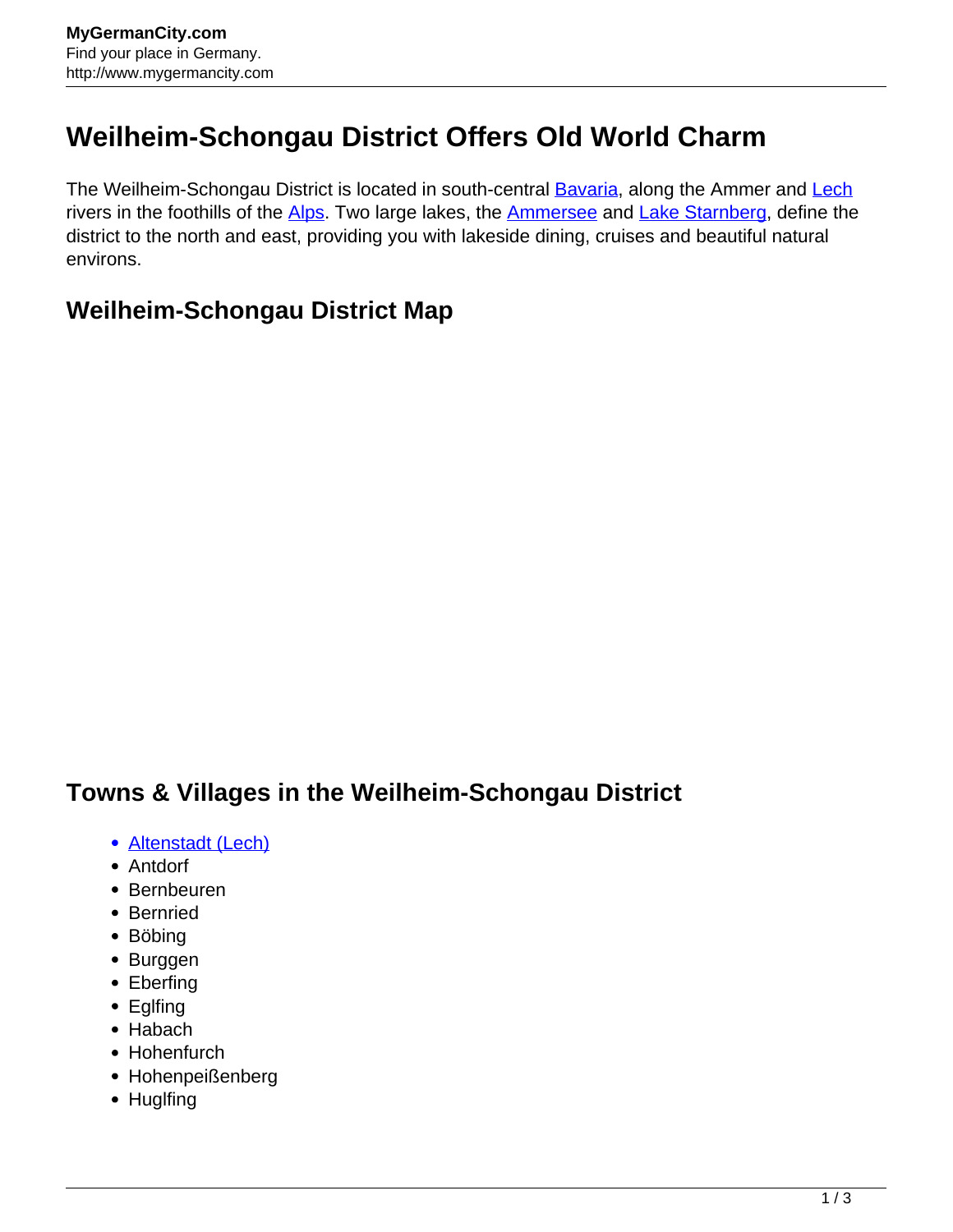- Iffeldorf
- Ingenried
- Oberhausen
- Obersöchering
- Pähl
- [Peißenberg](http://www.mygermancity.com/peissenberg)
- [Peiting](http://www.mygermancity.com/peiting)
- [Penzberg](http://www.mygermancity.com/penzberg)
- Polling
- Prem
- Raisting
- Rottenbuch
- [Schongau](http://www.mygermancity.com/schongau)
- Schwabbruck
- Schwabsoien
- Seeshaupt
- Sindelsdorf
- Steingaden
- [Weilheim in Oberbayern](http://www.mygermancity.com/weilheim)
- Wessobrunn
- Wielenbach
- Wildsteig
- 
- 

[Weilheim in Oberbayern](http://www.mygermancity.com/weilheim), the district seat, rests on the Ammer River, equidistant from the two lakes. Here waiting for you are hospitable accommodations, extensive sport and leisure facilities, museums, monuments and traditional cultural events.

[Peißenberg,](http://www.mygermancity.com/peissenberg) further along the Ammer, is noted for its airfield, which caters to glider planes for both aerobatics and sightseeing. Take a moment, too, to admire the lovely gardens at St. John's Parish.

To the west, **Schongau** takes pride in its August crafts fair, where musicians, acrobats and storytellers in historic costumes will entertain you. Street vendors, food stalls and beer tents add greatly to the festive atmosphere.

On the Lech River, nearby **Peiting** has a monthly farmer's market featuring local produce. Outdoor